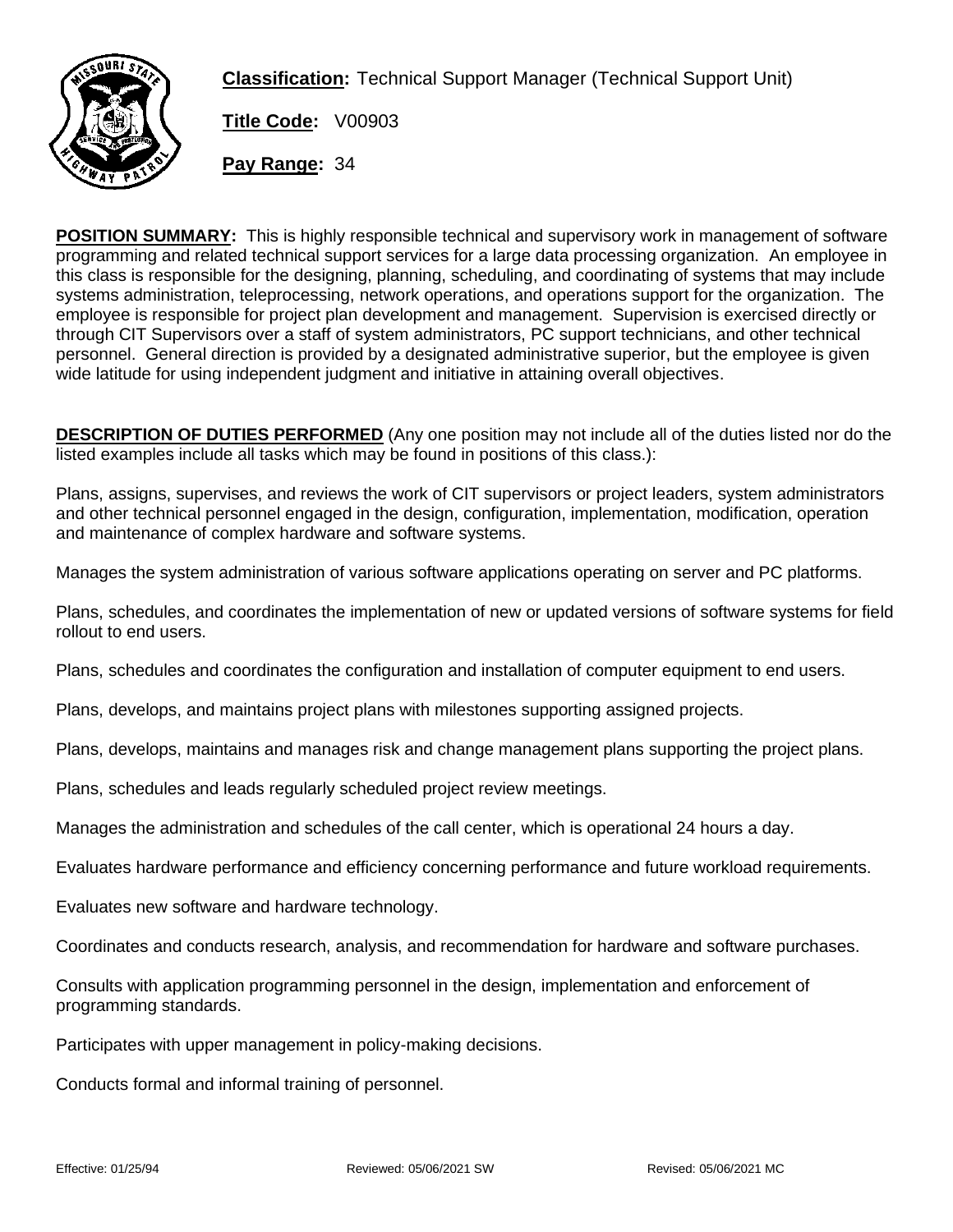Prepares records and reports.

Performs other related work as assigned.

**REQUIRED KNOWLEDGE, SKILLS, AND ABILITIES:** Thorough knowledge of current developments and techniques in systems configuration and system administration.

Thorough knowledge of all major software systems utilized at configuration and installation.

Thorough knowledge of manufacturer-supplied utility programs and service aids.

Considerable knowledge of all minor software systems used at the installation.

Considerable knowledge of the principles of project management, the procurement process, and the strategic planning process.

Considerable knowledge of the principles and practices of supervisory and management techniques.

Considerable knowledge of modern office practices and procedures.

Considerable knowledge of decision-making techniques and fundamentals of oral and written communication.

Working knowledge of the agency's functions and their inter-relationships, to include MSHP's policies, procedures, rules and regulations.

Working knowledge of computer operating systems as they pertain to related programs and technical services.

Must be skilled in time management techniques and prioritization.

Must possess excellent interpersonal skills to deal effectively with various personalities.

Ability to comprehend, analyze, and research problems of a complex nature and make judgment decisions as to their solution.

Ability to extrapolate current situations and performance and to merge these with future software plans and technology.

Ability to respond quickly to emergency situations.

Ability to analyze, direct, and manage the implementation of special projects, assignments, and programs.

Ability to prepare and maintain standards, policies, procedures, guidelines, and technical manuals.

Ability to work closely as a cooperative team and display professionalism and team leadership in the training and supervision of others, to include the monitoring and evaluation of others.

Ability to work independently in an organized, efficient manner and exercise independent judgement and discretion.

Ability to demonstrate excellent management skills.